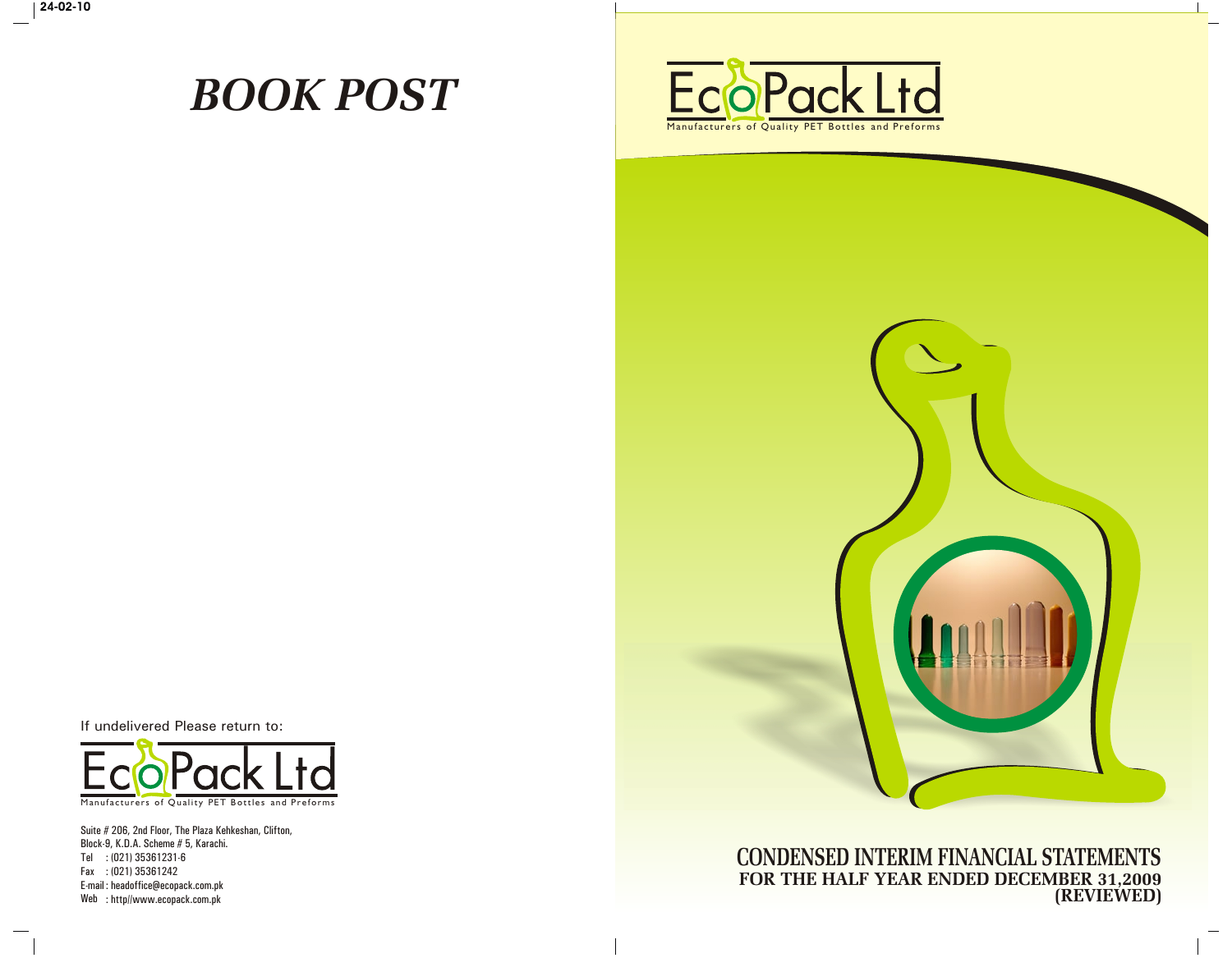

### *CONTENTS*

| ò                      |                                                            |  |
|------------------------|------------------------------------------------------------|--|
| ò                      |                                                            |  |
| ò                      |                                                            |  |
| $\frac{1}{\mathbb{Q}}$ |                                                            |  |
| ò                      |                                                            |  |
| ò                      | Condensed Interim Statement of Comprehensive Income  8     |  |
| $\delta$               |                                                            |  |
| ò                      |                                                            |  |
| ò                      | Notes to the Condensed Interim Financial Statements  11-16 |  |
|                        |                                                            |  |
|                        |                                                            |  |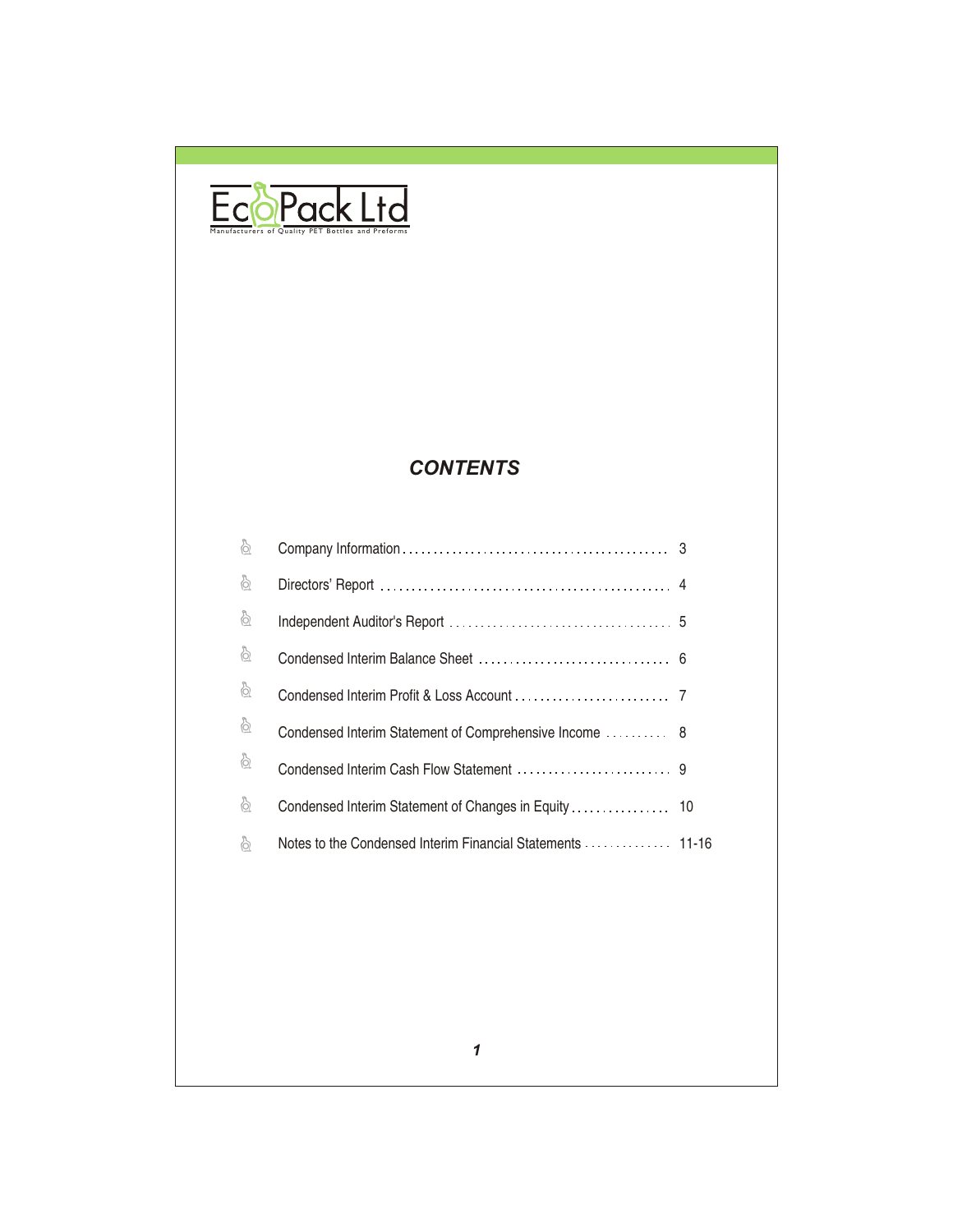

## *Mission Statement*

To systematically and cost effectively manufacture and supply consistently high quality products and services thus achieving customer satisfaction profitably and thereby ensuring the financial well being of the company and maximum returns to the shareholders.

*Corporate Strategy*

Retain market share leadership through quality and price competitiveness while creating value as a low cost producer.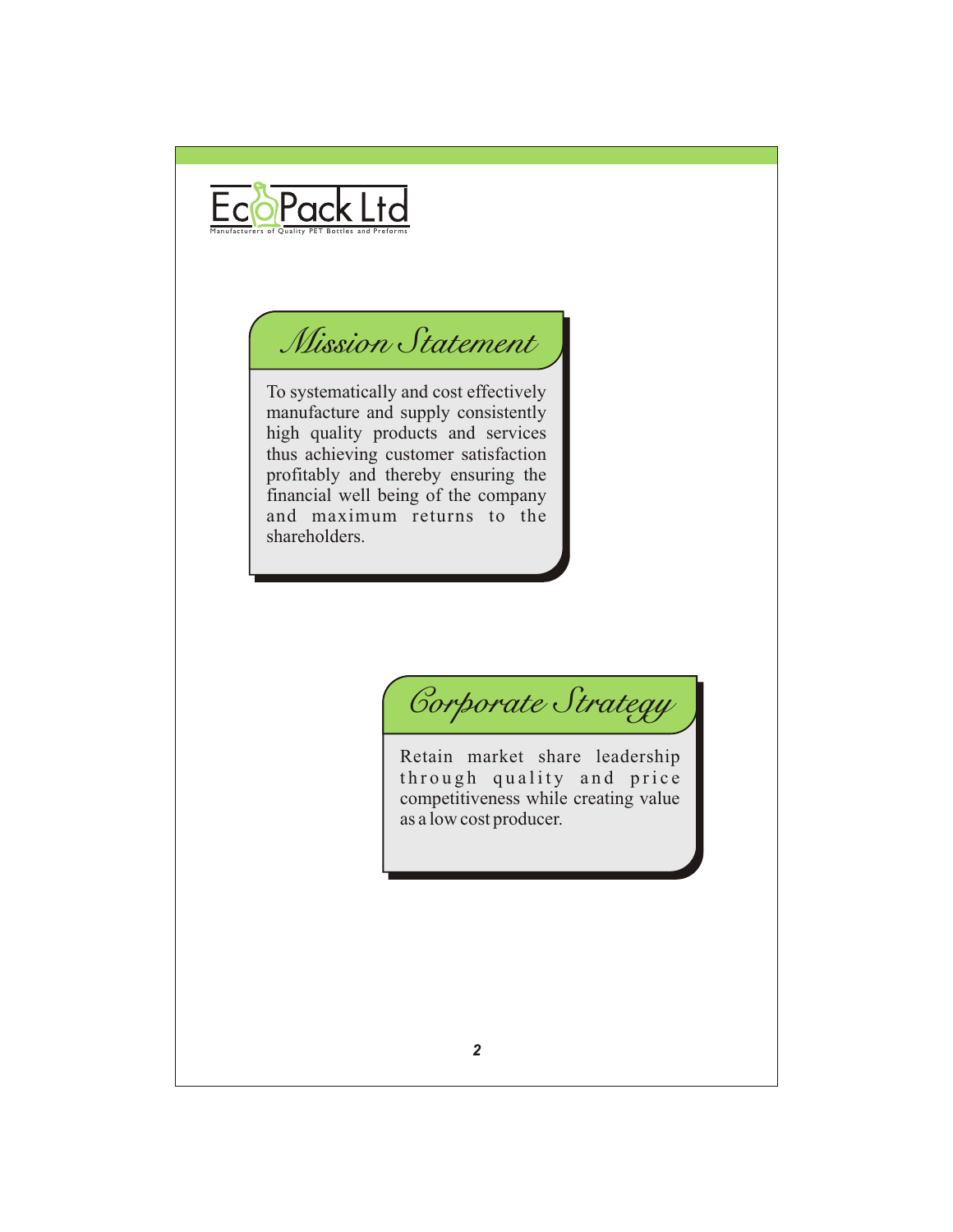|                                           |    | <b>COMPANY INFORMATION</b>                                                                                                                          |                               |                                |                                                                                                                                                                               |
|-------------------------------------------|----|-----------------------------------------------------------------------------------------------------------------------------------------------------|-------------------------------|--------------------------------|-------------------------------------------------------------------------------------------------------------------------------------------------------------------------------|
| <b>BOARD OF DIRECTORS:</b>                |    | Mr. Hussain Jamil<br>Mr. Ahsan Jamil<br>Mr. Shahid Jamil<br>Mrs. Deborah Jamil<br>Mrs. Ayesha Khan<br>Mr. Asad Ali Sheikh<br>Syed Sohail Raza Zaidi |                               |                                | Chairman/Chief Executive Officer                                                                                                                                              |
| <b>AUDIT COMMITTEE:</b>                   |    |                                                                                                                                                     |                               |                                |                                                                                                                                                                               |
|                                           |    | Mr. Ahsan Jamil<br>Mr. Shahid Jamil<br>Mrs. Ayesha Khan                                                                                             |                               | Chairman<br>Member<br>Member   | Non-Executive Director<br>Non-Executive Director<br>Non-Executive Director                                                                                                    |
| <b>CHIEF FINANCIAL OFFICER:</b>           |    |                                                                                                                                                     |                               |                                |                                                                                                                                                                               |
|                                           |    | Mr. Muhammed Ali Adil                                                                                                                               |                               |                                |                                                                                                                                                                               |
| <b>COMPANY SECRETARY:</b>                 |    |                                                                                                                                                     |                               |                                |                                                                                                                                                                               |
|                                           |    | Mr. Muhammed Ali Adil                                                                                                                               |                               |                                |                                                                                                                                                                               |
| <b>BANKERS:</b>                           |    |                                                                                                                                                     |                               |                                |                                                                                                                                                                               |
|                                           |    | Askari Bank Limited<br>Habib Bank Limited<br>Allied Bank Limited<br>JS Bank Limited<br><b>RBS</b> Limited                                           |                               |                                |                                                                                                                                                                               |
| <b>AUDITORS:</b>                          |    |                                                                                                                                                     |                               |                                |                                                                                                                                                                               |
|                                           |    | Rahman Sarfaraz Rahim Iqbal Rafiq<br><b>Chartered Accountants</b>                                                                                   |                               |                                |                                                                                                                                                                               |
| <b>LEGAL ADVISOR:</b>                     |    |                                                                                                                                                     |                               |                                |                                                                                                                                                                               |
|                                           |    | M/s. Ebrahim Hosain                                                                                                                                 |                               |                                | Advocate & Corporate Council                                                                                                                                                  |
| <b>FACTORY:</b>                           |    |                                                                                                                                                     | Email: plant h@ecopack.com.pk |                                | Plot No. 112-113, Phase V, Industrial Estate Hattar, District Haripur,<br>N.W.F.P., Tel: (0995) 617682-3, Fax: (0995) 617074                                                  |
|                                           | 2. |                                                                                                                                                     |                               |                                | C/o Haidry Beverages (Pvt) Kahuta Triangle Estate, Islamabad,<br>Phone: (051) 5595165, Email: headoffice@ecopack.com.pk                                                       |
|                                           |    |                                                                                                                                                     |                               |                                |                                                                                                                                                                               |
| <b>REGISTERED &amp; CORPORATE OFFICE:</b> |    |                                                                                                                                                     |                               |                                |                                                                                                                                                                               |
|                                           |    |                                                                                                                                                     |                               | Web: http://www.ecopack.com.pk | Suite # 206, 2nd Floor, The Plaza Kehkeshan, Clifton, Block-9,<br>K.D.A. Scheme # 5, Karachi. Tel: (021) 35361231-6,<br>Fax: (021) 35361242, Email: headoffice@ecopack.com.pk |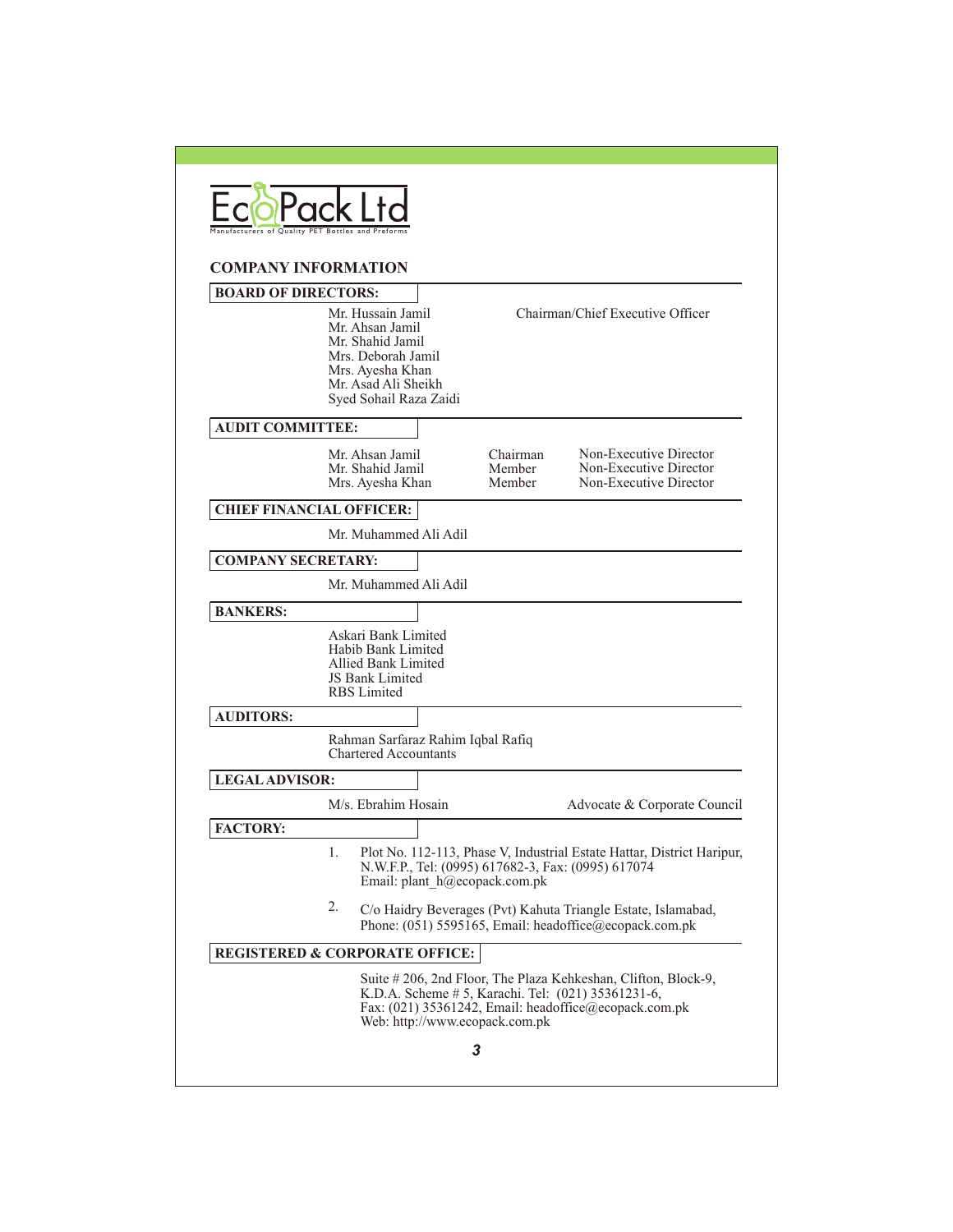

#### **DIRECTORS' REPORT**

THE Board of Directors of Ecopack Limited is pleased to present the reviewed half yearly accounts alongwith the independent auditors report for the 6 month period ended  $31<sup>st</sup>$  December 2009.

#### **Overview:**

The first half of the current fiscal year ending  $31<sup>st</sup>$  December 2009 was a relatively much more stable year for the company compared to the corresponding period of the previous year. Your company's main raw material (PET Resin) remained stable and increased gradually on a low gradient unlike the prior year. Resin prices in the last year fell suddenly from Rs. 122 per kg to under Rs. 80 per kg in a span of less than 2 months primarily on the back of a sharp international crude oil price collapse from historic highs.

Your company's management was also very mindful of these sharp vagaries of the petro-chemical raw-materials chain and diligently monitored its inventory and production plan in line with its sales orders for preforms and Bottles. Prudent stock and receivables management ensured a 14% reduction in financial charges versus the same period last year. This has aided in carefully mitigating the risk of inventory loss and the benefits of these actions will be further evident in the results for the second half of the financial year.

#### **Sales & Financial Highlights:**

The sales in units terms increased by 3.5% over the same period last year. Sales revenue has decreased by 11% mainly due to lower PET resin prices this year as PET resin as a cost component is a major portion in the overall price of bottles /preforms. The GP percentage has also marginally increased reflecting improved pricing as compared to last year. The company's loss after tax decreased from PKR 57.66 million to PKR 40.89 million in comparison to the same 6-month period last year.

#### **Future Outlook:**

The company's Management & policy is focused on reducing its costs and passing through all inflationary cost increases through improved pricing. The approaching summer season of high sales of bottles and preforms will help towards bringing your company back into profits.

 *For & on behalf of the Board of Directors*

*Karachi HUSSAIN JAMIL Dated: February 23, 2010 (Chief Executive Officer)*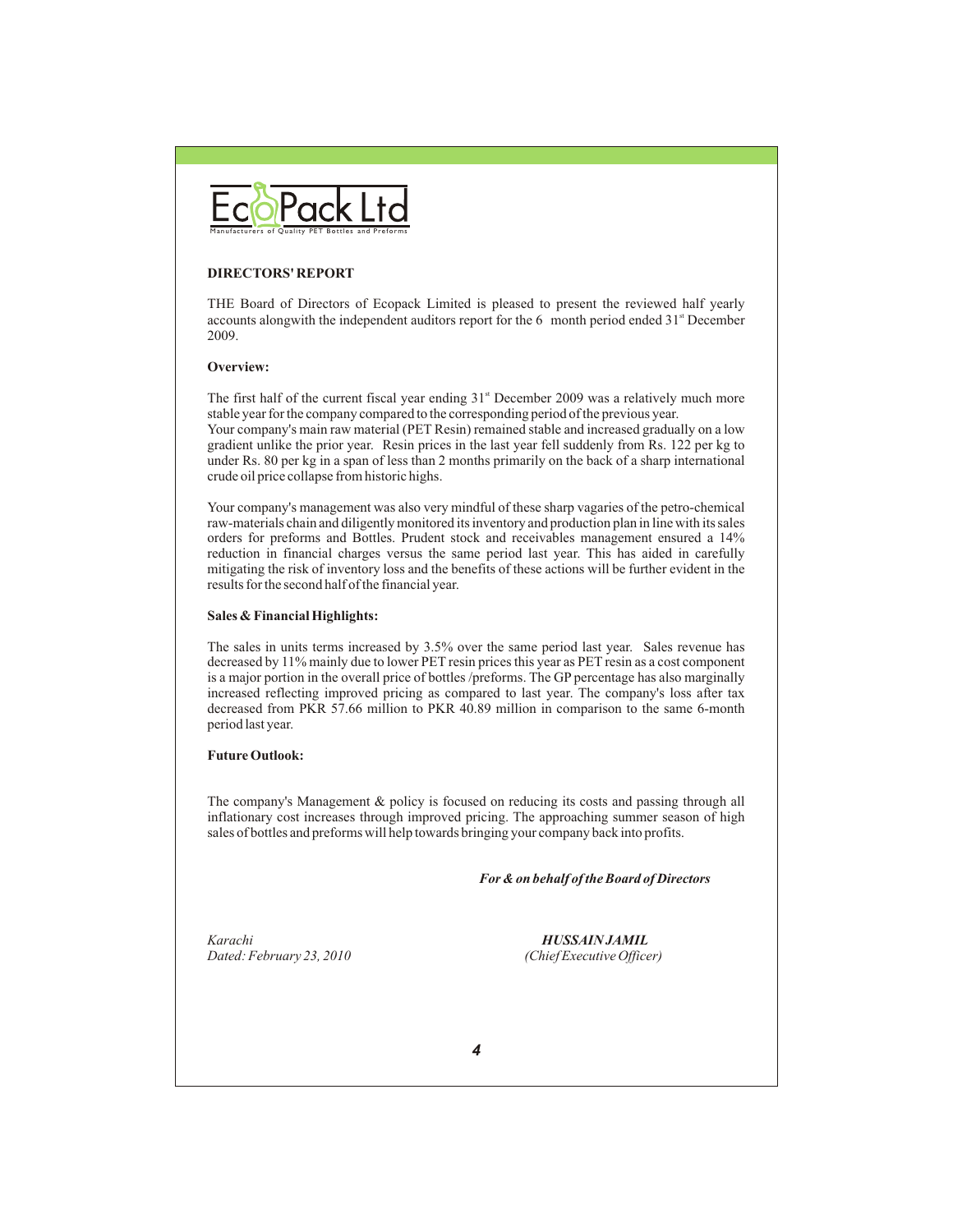

#### **INDEPENDENT AUDITOR'S REPORT On Review of Condensed Interim Financial Information to the Members**

#### **INTRODUCTION**

We have reviewed the accompanying condensed interim balance sheet of ECO PACK Limited as at December 31, 2009 and the related condensed interim profit and loss account, condensed interim statement of other comprehensive income, condensed interim cash flow statement and condensed interim statement of changes in equity together with the notes forming part thereof (here-in-after referred to as the "condensed interim financial information") for the half year then ended. Management is responsible for the preparation and presentation of this condensed interim financial information in accordance with IAS 34 "Interim Financial Reporting" as applicable in Pakistan. Our responsibility is to express a conclusion on this condensed interim financial information based on our review.

The figures of the condensed interim profit and loss account and condensed interim statement of comprehensive income for the quarters ended December 31, 2008 and 2009 have not been reviewed, as we are required to review only the cumulative figures for the half year ended December 31, 2009.

#### **SCOPE OF REVIEW**

We conducted our review in accordance with International Standards on Review Engagements 2410, "Review of interim financial information Performed by the Independent Auditor of the Entity". A review of interim financial information consist of making inquiries, primarily of persons responsible for financial and accounting matters, and applying analytical and other review procedures. A review is substantially less in scope then an audit conducted in accordance with International Standards on Auditing and consequently does not enable us to obtain assurance that we would become aware of all significant matters that might be identified in an audit. Accordingly, we do not express an audit opinion.

#### **CONCLUSION**

Based on our review, nothing has come to our attention that causes us to believe that the accompanying condensed interim financial information as of and for the half year ended December 31, 2009 is not prepared, in all material respects, in accordance with approved accounting standards as applicable in Pakistan.

*Karachi Dated: February 23, 2010* **Rahman Sarfaraz Rahim Iqbal Rafiq Chartered Accountants** *Engagement Partner:* **Muhammad Rafiq Dossani**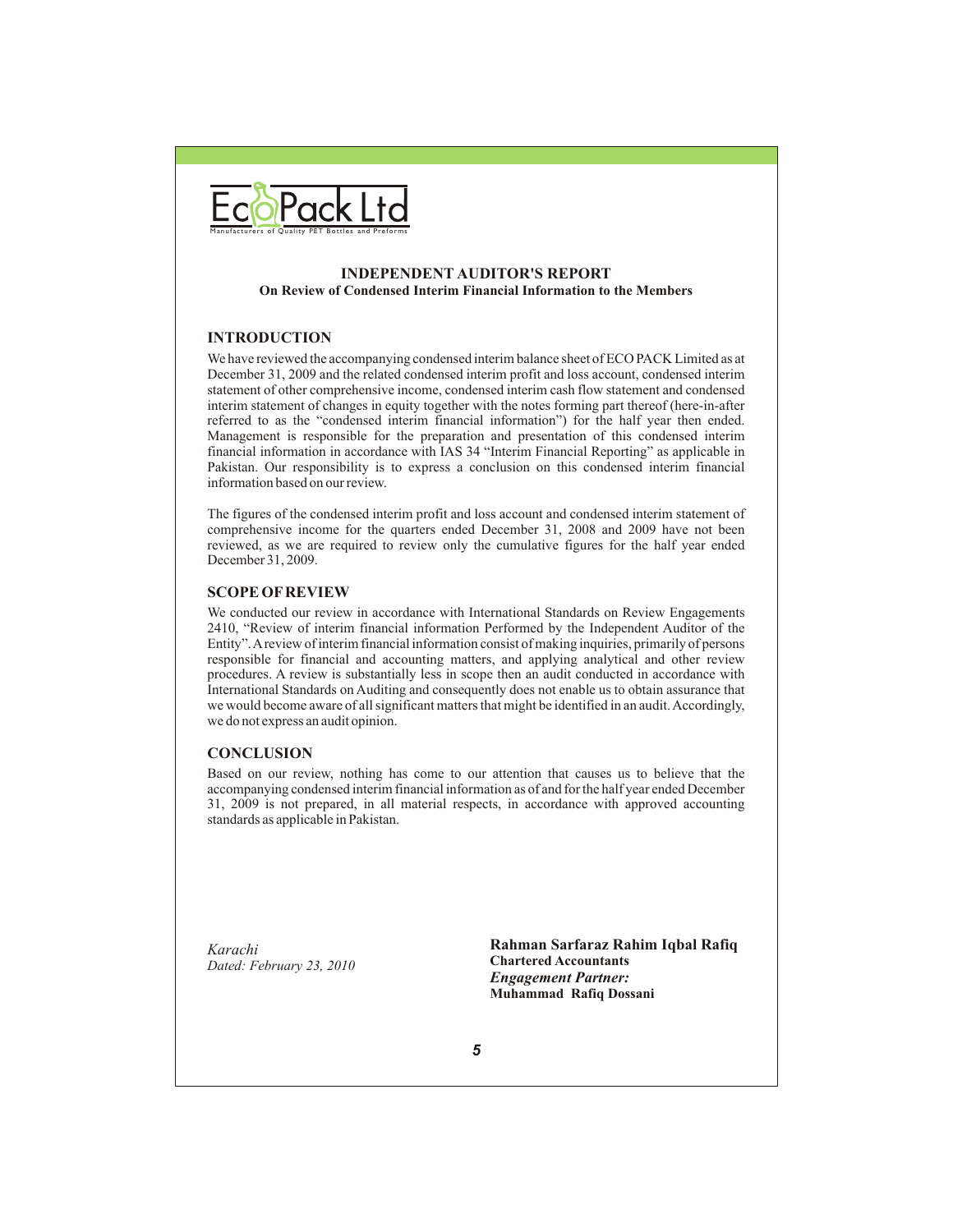| <b>CONDENSED INTERIM BALANCE SHEET</b><br>AS AT DECEMBER 31, 2009                                                                                                                                                              |             | <b>Un-Audited</b><br>December 31,<br>2009                         | <b>Audited</b><br><b>June 30,</b><br>2009                        |
|--------------------------------------------------------------------------------------------------------------------------------------------------------------------------------------------------------------------------------|-------------|-------------------------------------------------------------------|------------------------------------------------------------------|
|                                                                                                                                                                                                                                | <b>NOTE</b> |                                                                   | (Rupees in '000) —                                               |
| <b>ASSETS</b>                                                                                                                                                                                                                  |             |                                                                   |                                                                  |
| <b>NON-CURRENT ASSETS</b><br>Property, plant & equipment<br>Long term security deposits                                                                                                                                        | 5           | 1,262,028<br>10,724                                               | 1,271,094<br>7,022                                               |
| <b>CURRENT ASSETS</b><br>Stores, spares and loose tools<br>Stock in trade<br>Trade debts - unsecured considered good<br>Loans and advances<br>Short term prepayments & deposits<br>Other receivables<br>Cash and bank balances |             | 51,766<br>291,148<br>62,256<br>21,389<br>6,953<br>70,227<br>1,397 | 54,859<br>231,836<br>221,211<br>16,241<br>5.075<br>42,672<br>817 |
|                                                                                                                                                                                                                                |             | 505,136                                                           | 572,711                                                          |
| <b>TOTAL ASSETS</b>                                                                                                                                                                                                            |             | 1,777,888                                                         | 1,850,827                                                        |
| <b>SHARE CAPITAL AND RESERVES</b><br><b>Authorized Share Capital</b><br>50,000,000 (June 2009 : 50,000,000) Ordinary<br>shares of Rs. 10 each                                                                                  |             | 500,000                                                           | 500,000                                                          |
| Issued, subscribed and paid-up capital                                                                                                                                                                                         |             | 229,770                                                           | 229,770                                                          |
| Unappropriated Loss                                                                                                                                                                                                            |             | (81,170)                                                          | (49, 646)                                                        |
|                                                                                                                                                                                                                                |             | 148,600                                                           | 180,124                                                          |
| <b>SURPLUS ON REVALUATION</b><br>OF PROPERTY, PLANT AND EQUIPMENT                                                                                                                                                              |             | 203,966                                                           | 213,329                                                          |
| <b>NON-CURRENT LIABILITIES</b><br>Long term finance - Secured<br>Liabilities against assets subject to finance lease<br>Long term payables<br>Deferred liabilities                                                             |             | 355,535<br>40,745<br>147,601                                      | 407,807<br>25,206<br>5,192<br>151,106                            |
|                                                                                                                                                                                                                                |             | 543,881                                                           | 589,311                                                          |
| <b>CURRENT LIABILITIES</b><br>Trade and other payables<br>Accrued mark-up on Ioans<br>Short term borrowings<br>Current portion of long term liabilities<br>Taxation                                                            |             | 353,786<br>32,510<br>343,895<br>122,852<br>28,398<br>881,441      | 376,442<br>32,592<br>333,956<br>100,315<br>24,758<br>868,063     |
| <b>CONTINGENCIES AND COMMITMENTS</b><br><b>TOTAL EQUITY AND LIABILITIES</b>                                                                                                                                                    | 6           | 1,777,888                                                         | 1,850,827                                                        |
|                                                                                                                                                                                                                                |             |                                                                   |                                                                  |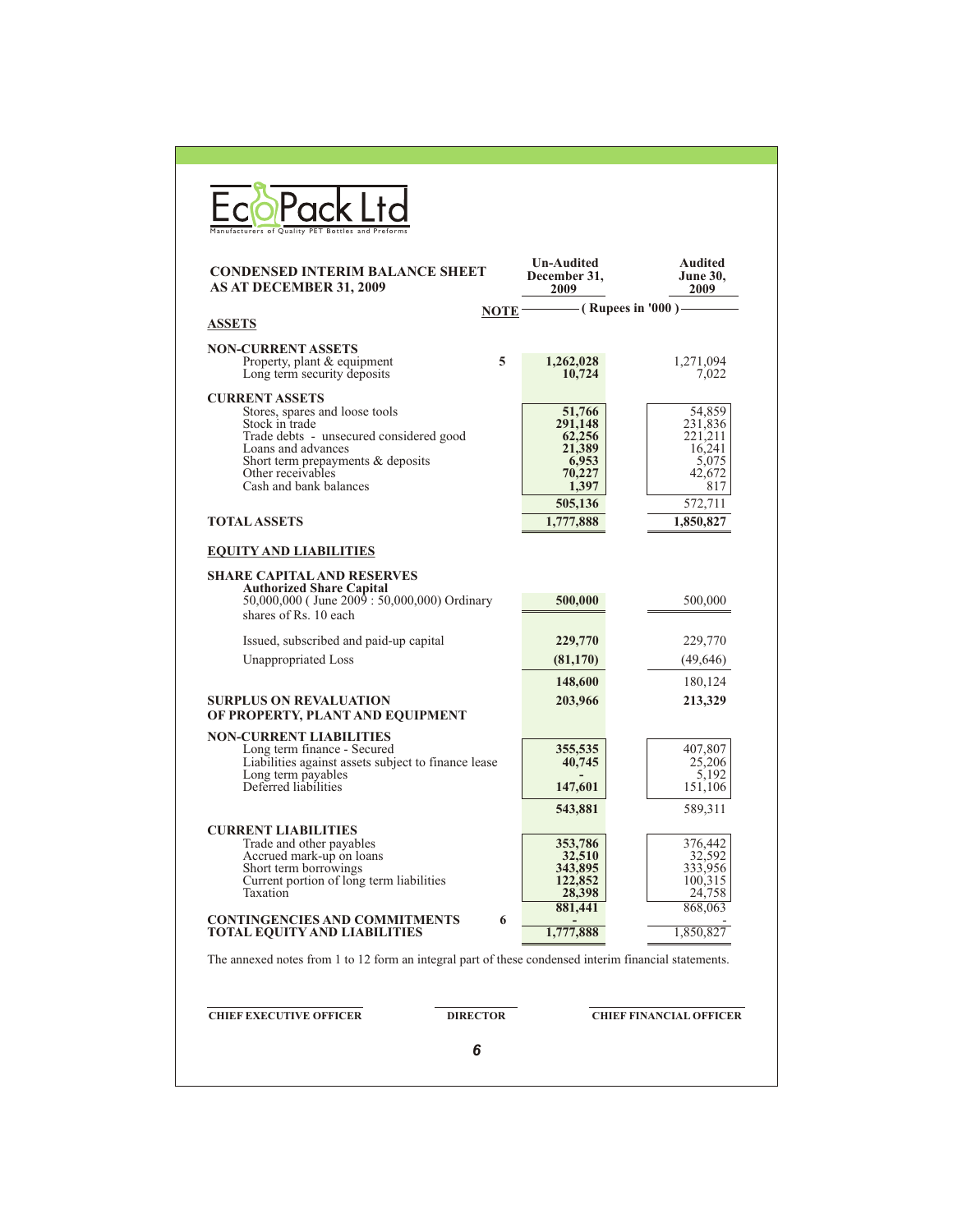

#### **CONDENSED INTERIM PROFIT AND LOSS ACCOUNT (UN-AUDITED) FOR THE HALF YEAR AND QUARTER ENDED DECEMBER 31, 2009**

|                                                     | <b>NOTE</b>    | Jul-Dec<br>2009 | Jul-Dec<br>2008 | Oct-Dec<br>2009    | Oct-Dec<br>2008 |
|-----------------------------------------------------|----------------|-----------------|-----------------|--------------------|-----------------|
|                                                     |                |                 |                 | (Rupees in '000) - |                 |
| <b>Sales - Net</b>                                  | $\overline{7}$ | 745,609         | 835,658         | 200,671            | 230,515         |
| Cost of sales                                       | 8              | (666, 338)      | (747, 571)      | (193, 977)         | (228, 624)      |
| <b>Gross Profit</b>                                 |                | 79,271          | 88,087          | 6,694              | 1,891           |
|                                                     |                |                 |                 |                    |                 |
| <b>Operating expenses:</b>                          |                |                 |                 |                    |                 |
| Administrative                                      |                | (19, 551)       | (20, 808)       | (10, 059)          | (9, 547)        |
| Distribution cost                                   |                | (26, 025)       | (30, 646)       | (8,335)            | (11,651)        |
|                                                     |                |                 |                 |                    |                 |
|                                                     |                | (45,576)        | (51, 454)       | (18, 394)          | (21, 198)       |
| <b>Operating Profit / (Loss)</b>                    |                | 33,695          | 36,633          | (11,700)           | (19,307)        |
| Finance cost                                        |                | (82, 636)       | (96, 408)       | (39, 613)          | (50, 703)       |
| Exchange loss<br>Workers' profit participation fund |                | (584)           | (36)            | (584)<br>156       | 165             |
| Other income                                        |                | 7,238           | 2,143           | 6,484              | 651             |
|                                                     |                | (75,982)        | (94, 301)       | (33, 557)          | (49, 887)       |
| <b>Loss before taxation</b>                         |                | (42, 287)       | (57,668)        | (45, 257)          | (69, 194)       |
| Taxation - Current                                  |                | (3,641)         |                 | (1,014)            |                 |
| - Deferred                                          |                | 5,041<br>1,400  |                 | 2,521<br>1,507     |                 |
| <b>Loss after taxation</b>                          |                | (40, 887)       | (57, 668)       | (43,750)           | (69, 194)       |
| Loss per share                                      |                | (1.78)          | (2.51)          | (1.90)             | (3.01)          |

The annexed notes from 1 to 12 form an integral part of these condensed interim financial statements.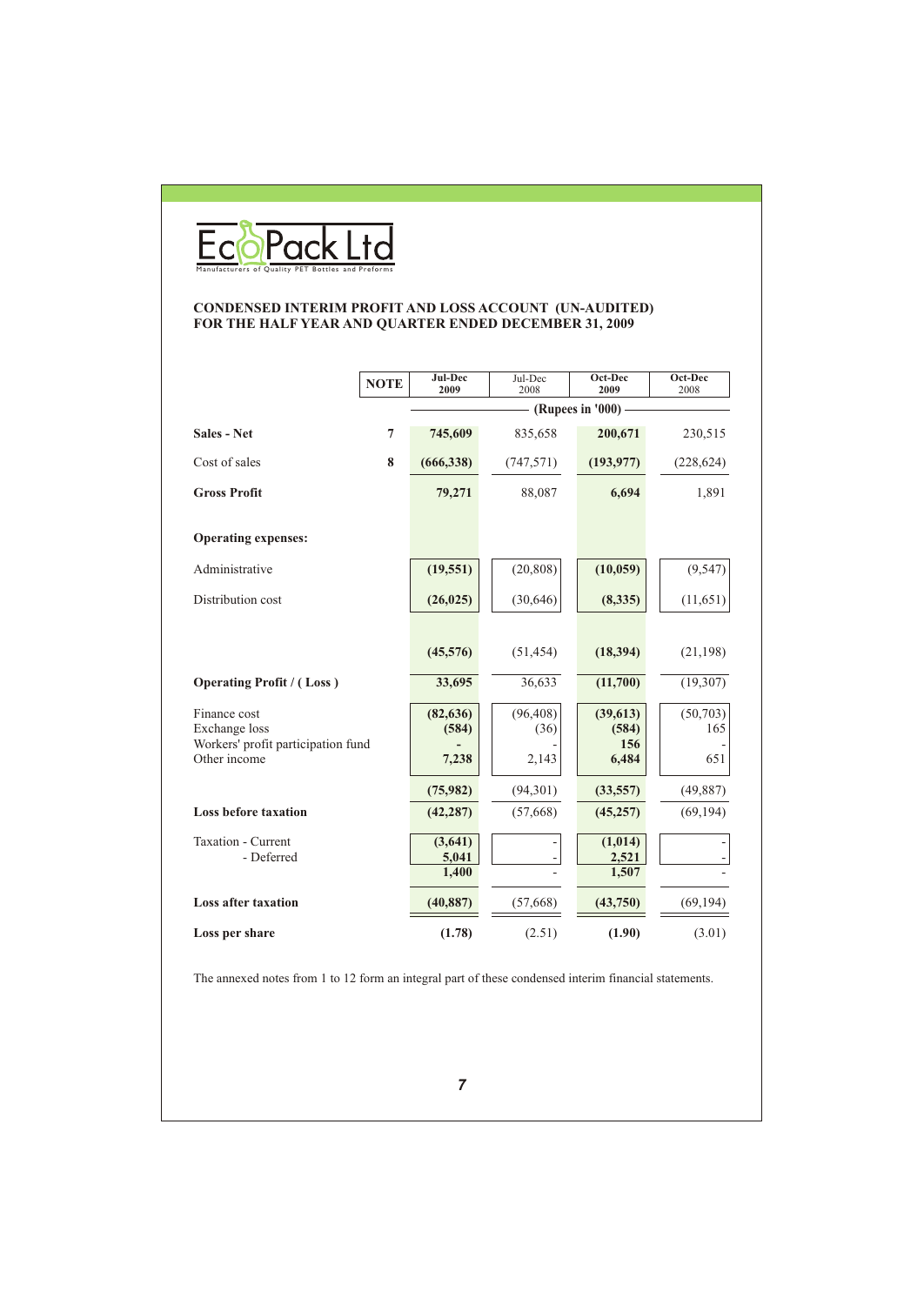

#### **CONDENSED INTERIM STATEMENT OF COMPREHENSIVE INCOME (UN-AUDITED) FOR THE HALF YEAR AND QUARTER ENDED DECEMBER 31, 2009**

|                                                                                                           | Jul-Dec<br>2009 | Jul-Dec<br>2008 | Oct-Dec<br>2009<br>(Rupees in '000) | Oct-Dec<br>2008 |
|-----------------------------------------------------------------------------------------------------------|-----------------|-----------------|-------------------------------------|-----------------|
| Loss for the Period                                                                                       | (40, 887)       | (57,668)        | (43,750)                            | (69, 194)       |
| Other comprehensive income<br>-Surplus on revaluation of<br>Property, plant and<br>Equipment - net of tax | 9,363           | 7,543           | 4,681                               | 3,772           |
| Total comprehensive income<br>For the Period transferred to equity                                        | (31,524)        | (50, 125)       | (39,069)                            | (65, 422)       |

The annexed notes from 1 to 12 form an integral part of these condensed interim financial statements

**CHIEF EXECUTIVE OFFICER DIRECTOR CHIEF FINANCIAL OFFICER**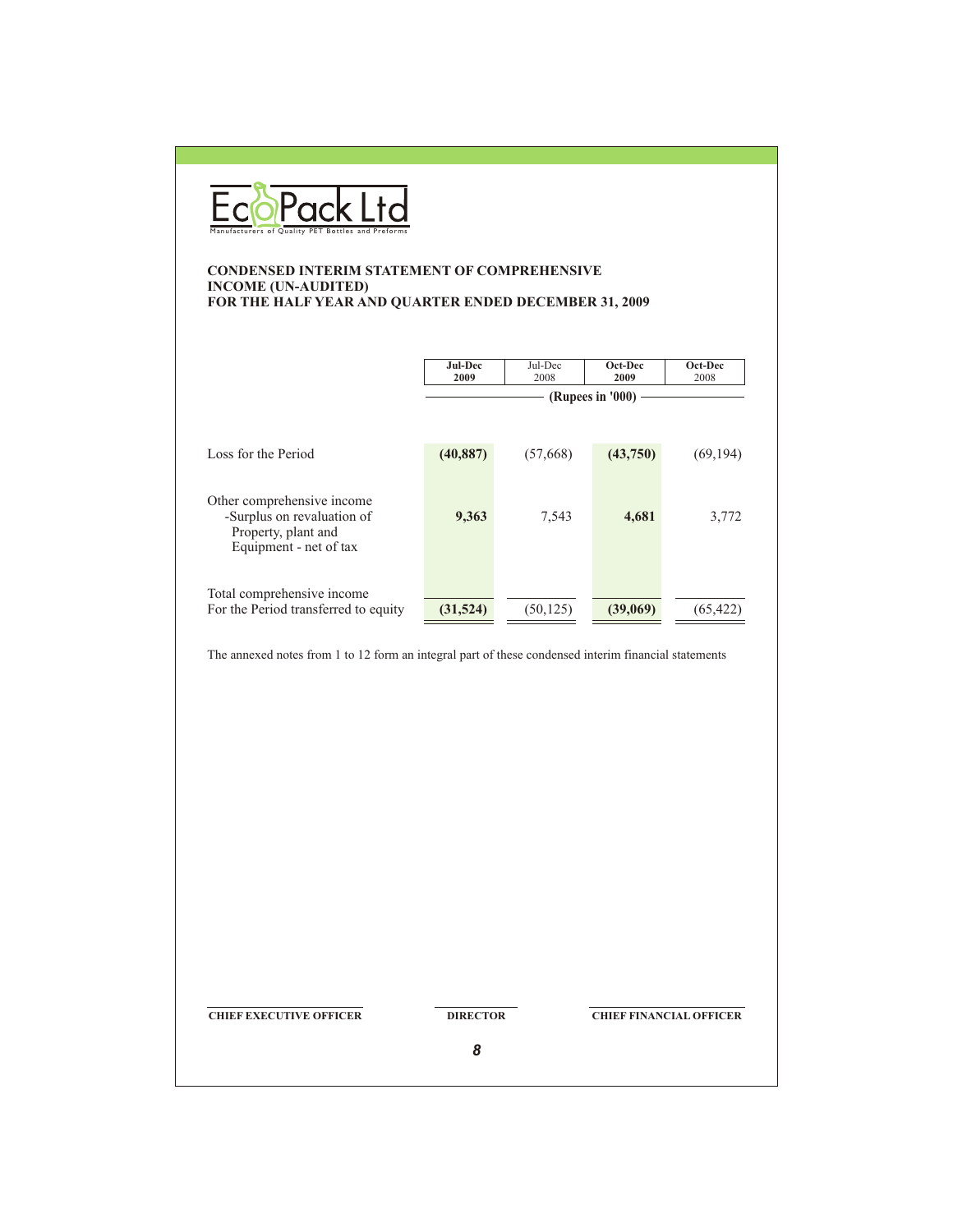| <b>CONDENSED INTERIM CASH FLOW STATEMENTS (UN-AUDITED)</b><br>FOR THE HALF YEAR ENDED DECEMBER 31, 2009             | December 31<br>2009  | December 31,<br>2008 |
|---------------------------------------------------------------------------------------------------------------------|----------------------|----------------------|
| <b>CASH FLOWS FROM OPERATING ACTIVITIES</b><br><b>NOTE</b>                                                          | - (Rupees in '000) - |                      |
| Loss before taxation                                                                                                | (42, 287)            | (57,668)             |
| <b>Adjustments:</b>                                                                                                 |                      |                      |
| Depreciation                                                                                                        | 48,067               | 40.379               |
| Gain on disposal of property, plant & equipment<br>Exchange loss                                                    | (86)                 | (103)                |
| Provision for gratuity                                                                                              | 584<br>3,120         | 36<br>5,475          |
| Financial charges                                                                                                   | 82,636               | 96,408               |
|                                                                                                                     | 134,321              | 142,195              |
| Cash flows from operating activities before working                                                                 | 92,034               | 84,527               |
| capital changes                                                                                                     |                      |                      |
| (Increase) / Decrease in current assets :                                                                           |                      |                      |
| Stores, spares and loose tools                                                                                      | 3,093                | (5,602)              |
| Stock in trade                                                                                                      | (59,312)             | (76,510)             |
| Trade debts                                                                                                         | 158,955              | 161,556              |
| Loans & advances                                                                                                    | (5, 148)             | (184)                |
| Short term prepayments & deposits<br>Other receivables                                                              | (1,878)<br>(20, 482) | (3,299)<br>(5,843)   |
| Net decrease / (increase) in current assets                                                                         | 75,228               | 70,118               |
| Increase / (Decrease) in current liabilities:                                                                       |                      |                      |
| Trade and other payables                                                                                            | (27, 853)            | (40, 738)            |
| Finance cost paid                                                                                                   | (83,302)             | (82, 854)            |
| Gratuity paid                                                                                                       | (1,583)              | (6,973)              |
| Taxes Paid                                                                                                          | (7,072)              | (3,814)              |
|                                                                                                                     | (91, 957)            | (93, 641)            |
| Net cash generated from operating activities                                                                        | 47,452               | 20,266               |
| <b>CASH FLOWS FROM INVESTING ACTIVITIES</b>                                                                         |                      |                      |
| Fixed capital expenditure<br>Disposal Proceeds                                                                      | (14,223)<br>331      | (25,778)<br>180      |
|                                                                                                                     | (1,589)              | (1,264)              |
| Capital work-in-progress<br>Long term security deposit                                                              | (3,702)              |                      |
| Net cash used in investing activities                                                                               | (19, 183)            | (26, 862)            |
| <b>CASH FLOWS FROM FINANCING ACTIVITIES</b>                                                                         |                      |                      |
| Repayment of long term finance                                                                                      | (32, 457)            | (193,000)            |
| Finance lease repaid                                                                                                | (5,171)              | (5,858)              |
| Net cash used in financing activities                                                                               | (37,628)             | (198, 858)           |
| Net decreased in cash and cash equivalents                                                                          | (9,359)              | (205, 454)           |
| Cash and cash equivalents at the beginning of the period<br>Cash and cash equivalents at the end of the period<br>9 | (333, 139)           | (163, 548)           |
|                                                                                                                     | (342, 498)           | (369,002)            |
| The annexed notes from 1 to 12 form an integral part of these condensed interim financial statements.               |                      |                      |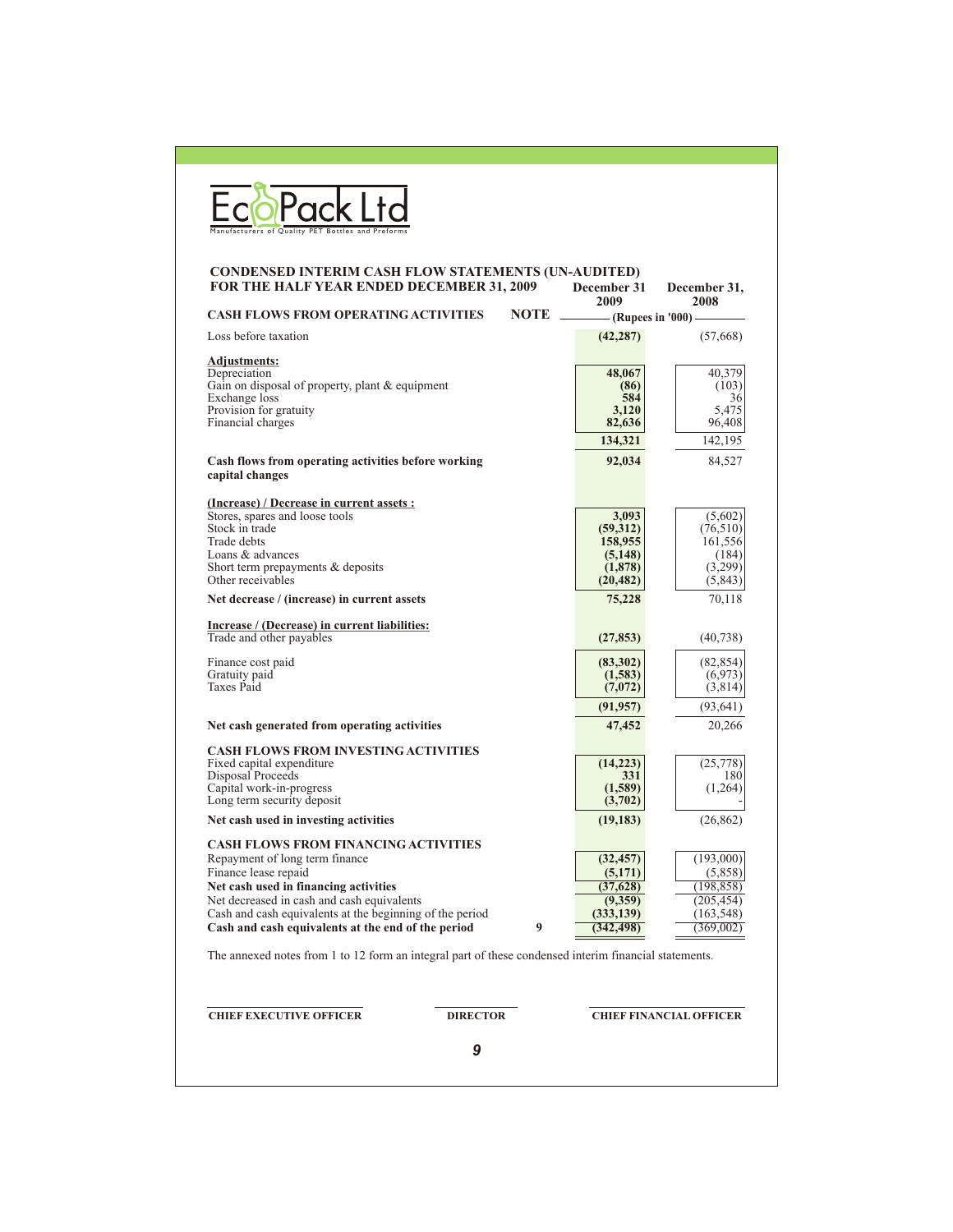

#### **CONDENSED INTERIM STATEMENT OF CHANGES IN EQUITY ( UN-AUDITED) FOR THE HALF YEAR ENDED DECEMBER 31, 2009**

|                                                                                                       | <b>SHARE</b><br><b>CAPITAL</b> | <b>UNAPPROPRIATED</b><br>PROFIT/(LOSS) | <b>TOTAL</b> |
|-------------------------------------------------------------------------------------------------------|--------------------------------|----------------------------------------|--------------|
|                                                                                                       |                                | (Rupees in '000) -                     |              |
| Balance as at July 01, 2008                                                                           | 229,770                        | 25,820                                 | 255,590      |
| Total comprehensive income for the<br>half year ended December 31, 2008                               |                                | (50, 125)                              | (50, 125)    |
| Balance as at December 31, 2008                                                                       | 229,770                        | (24, 305)                              | 205,465      |
| Balance as at January 01, 2009                                                                        | 229,770                        | (24,305)                               | 205,465      |
| Total comprehensive income for the<br>half year ended June 30, 2009                                   |                                | (25, 341)                              | (25, 341)    |
| Balance as at June 30, 2009                                                                           | 229,770                        | (49, 646)                              | 180,124      |
| Balance as at July 01, 2009                                                                           | 229,770                        | (49, 646)                              | 180,124      |
| Total comprehensive income for the<br>half year ended December 31, 2009                               |                                | (31, 524)                              | (31, 524)    |
| Balance as at December 31, 2009                                                                       | 229,770                        | (81, 170)                              | 148,600      |
| The annexed notes from 1 to 12 form an integral part of these condensed interim financial statements. |                                |                                        |              |
|                                                                                                       |                                |                                        |              |
|                                                                                                       |                                |                                        |              |

**CHIEF EXECUTIVE OFFICER DIRECTOR CHIEF FINANCIAL OFFICER** 

*10*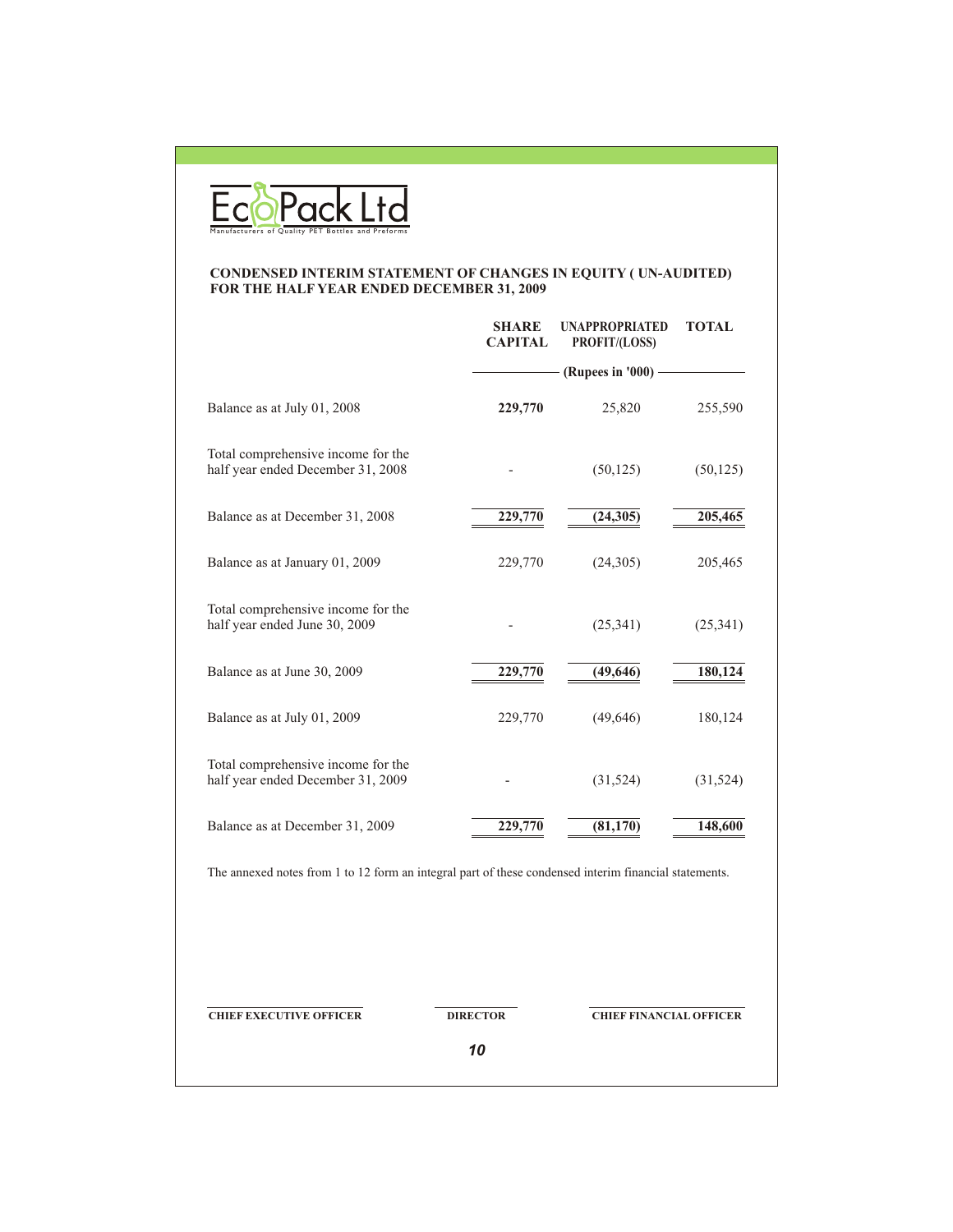

#### **NOTES TO THE CONDENSED INTERIM FINANCIAL INFORMATION FOR THE HALF YEAR ENDED DECEMBER 31, 2009 (UN-AUDITED)**

#### **1 STATUS AND NATURE OF BUSINESS**

The company was incorporated on 25 August 1991 as a private limited company under the Companies Ordinance, 1984. It was converted as a public limited company on April 29, 1992 and subsequently in March 1994 was listed at Karachi Stock Exchange. The principal activity of the company is to manufacture and sell of Poly Ethylene Terepthalat (PET) bottles and preforms for beverage and other liquid packaging industry. Company has two manufacturing facilities, located at Hattar in NWFP and at Kahuta in Federal Capital Territory Islamabad.

#### **2 BASIS OF PREPARATION**

The interim financial information are un-audited and are being submitted to the shareholders as required under Section 245 of the Companies Ordinance, 1984 and the Listing Regulations of the Karachi Stock Exchange. The interim financial information have been prepared in accordance with the requirements of the International Accounting Standard - 34 "Interim Financial Reporting" as applicable in Pakistan. The interim financial information do not include all the information and disclosures required in the annual financial statements, and should be read in conjunction with the Company's annual financial statements for the year ended June 30, 2009. The figures for the half year ended December 31, 2009 have been subjected to limited scope review by the auditors as required by the Code of Corporate Governance.

The comparative balance sheet presented in these interim financial information has been extracted from the audited financial statements of the Company for the year ended June 30, 2009, whereas the comparative profit and loss account, statement of changes in equity, statement of comprehensive income and cash flow statement are extracted from the unaudited interim financial information for the half year ended December 31, 2008.

#### **3 SIGNIFICANTACCOUNTINGPOLICIES**

The accounting policies adopted by the Company in the preparation of these interim financial information are the same as those applied in preparation of the preceding published financial statements of the Company for the year ended June 30, 2009.

#### **Adoption of new accounting standard**

International Accounting Standard (IAS) -1 (Revised), "Presentation of financial statements" (effective from January 1, 2009), was issued in September 2007. According to the revised standard, those items of income and expense that are not recognized in the profit and loss account, and nonowner changes in equity should be recognized through a separate statement titled as "statement of comprehensive income". The revised standard requires an entity to opt for presenting such items of income and expense either in (a) single statement ( 'statement of comprehensive income') , or (b) two statements ( a separate 'income statement' and 'statement of comprehensive income').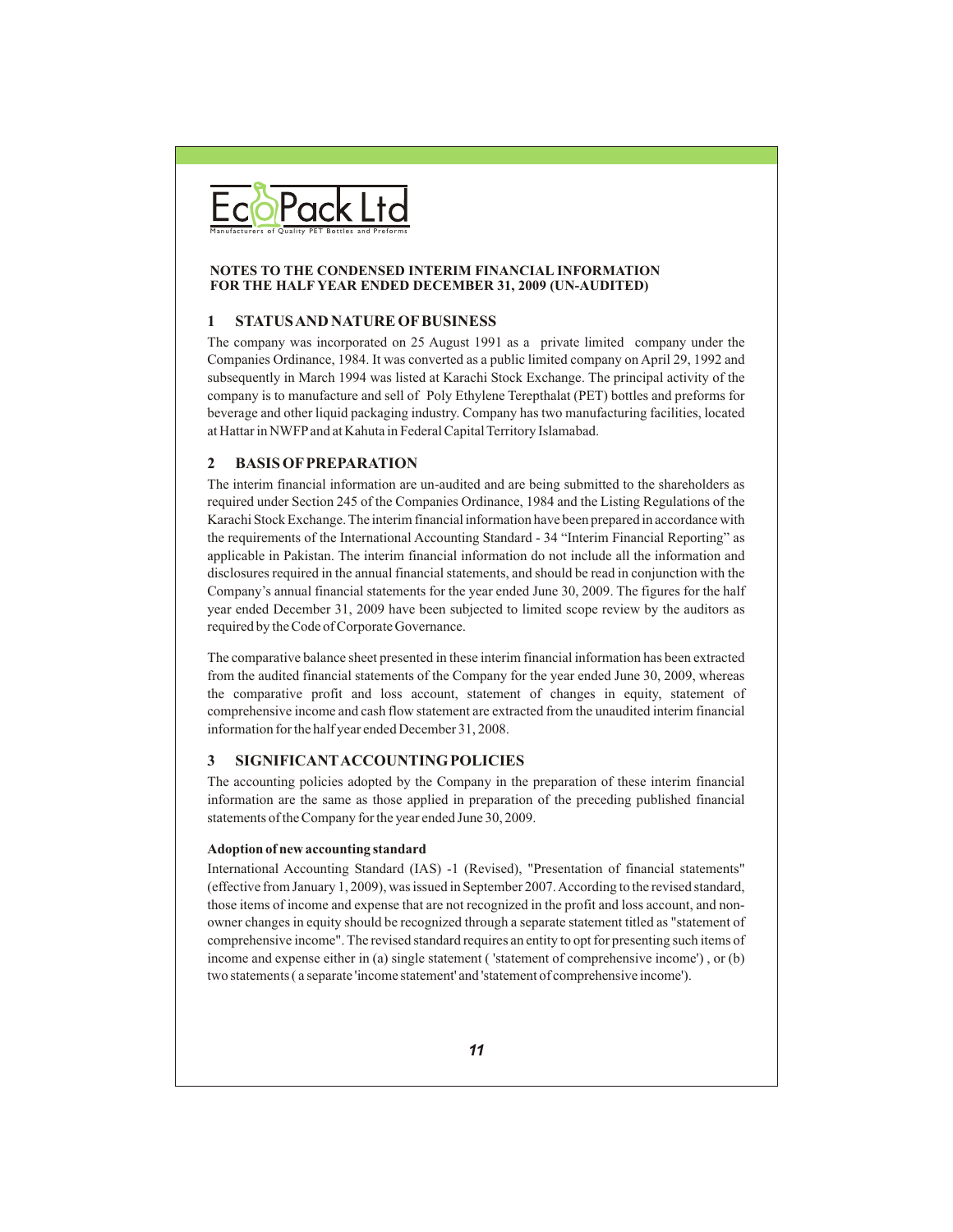

The Company, with effect from July 1, 2009, has adopted IAS - 1 (Revised 2007) and accordingly the items of income and expense that are not recognized in the profit and loss account and nonowner changes in equity are to be included in the 'statement of comprehensive income'. Accordingly, the Company has presented two statements in this interim financial statements i.e. a condensed interim profit and loss account and condensed interim statement of comprehensive income.

In addition to above, following new standards and amendments to standards are mandatory for the first time for the financial year beginning January 1, 2009 and are also relevant for the Company. However, the adoption of these new standards and amendments to standards did not have any significant impact on the financial information of the Company:

- IAS 19 (Amendment), 'Employee benefits'
- IAS 23 (Amendment), 'Borrowing costs'
- IAS 36 (Amendment), 'Impairment of assets'
- IAS 38 (Amendment), 'Intangible assets'
- IAS 39 (Amendment), 'Financial instruments: Recognition and measurement'

The following new standards, amendments to standards and interpretations are mandatory for the first time for the financial year beginning January 1, 2009, but are not currently relevant to the Company:

- IFRS 2 (Amendment), 'Share based payment'
- IAS 27 (Revised), 'Consolidated and separate financial statements'
- IAS 28 (Amendment), 'Investment in associates'
- IFRIC 13, 'Customers loyalty programmes'
- IFRIC 15, 'Agreement for the construction of real estate'
- IFRIC 16, 'Hedges of a net investment in a foreign operation'

#### **4. ESTIMATES AND JUDGMENTS**

The preparation of the condensed interim financial information in conformity with approved accounting standards require management to make estimates, assumptions and use judgments that affect the application of policies and reported amounts of assets and liabilities, income and expenses. Estimates, assumptions and judgments are continually evaluated and are based on historical experience and other factors, including reasonable expectations of future events. Revisions to accounting estimates are recognized prospectively commencing from the period of revision.

In preparing the condensed interim financial information, the significant judgments made by management in applying the Company's accounting policies and the key sources of estimation uncertainty were the same as those that applied to the preceding published annual financial statements of the Company as at and for the year ended June 30, 2009.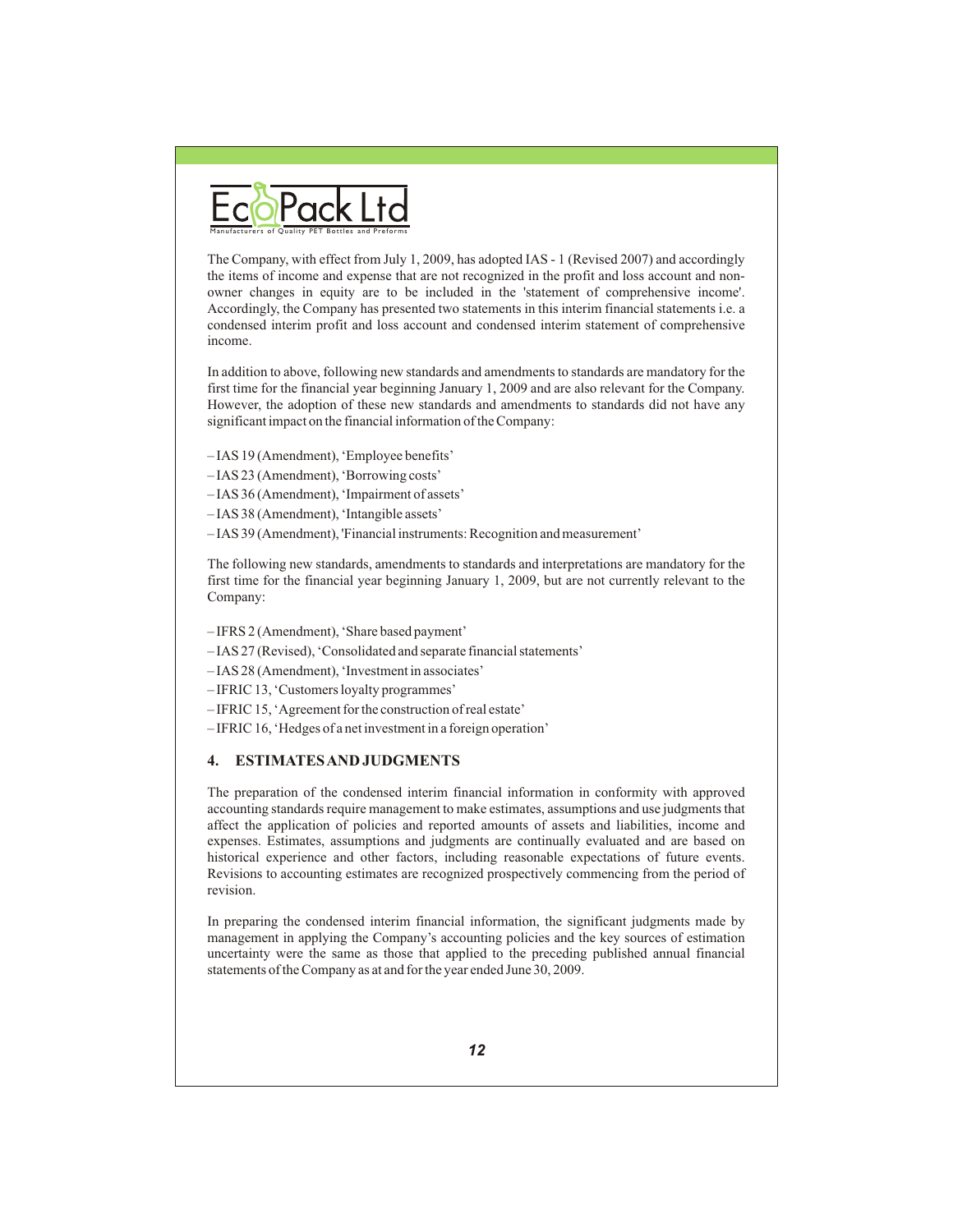|   | Manufacturers of Quality PET Bottles and P                                                                                                             |            |                                    |                                           |                         |
|---|--------------------------------------------------------------------------------------------------------------------------------------------------------|------------|------------------------------------|-------------------------------------------|-------------------------|
|   | 5 PROPERTY, PLANT & EQUIPMENT<br>5.1 Additions in property, plant & equipment during                                                                   |            |                                    | December 31                               | June 30,                |
|   | the period                                                                                                                                             |            |                                    | 2009<br>$-$ (Rupees in '000) $-$          | 2009                    |
|   |                                                                                                                                                        |            |                                    |                                           |                         |
|   | Factory building<br>Plant & Machinery                                                                                                                  |            |                                    | 1,960                                     | 1,685                   |
|   | - Local                                                                                                                                                |            |                                    | 25                                        | 381                     |
|   | - Imported                                                                                                                                             |            |                                    | 25,764                                    | 6,198                   |
|   | Injection mould<br>Blow mould                                                                                                                          |            |                                    | 4,094                                     | 3,569<br>3,323          |
|   | Capital spares                                                                                                                                         |            |                                    | 3,999                                     | 15,936                  |
|   | Electrification                                                                                                                                        |            |                                    | 59                                        | 1,573                   |
|   | Equipment and other items                                                                                                                              |            |                                    | 1,757                                     | 15,726                  |
|   |                                                                                                                                                        |            |                                    | 37,658                                    | 48,391                  |
| 6 | <b>CONTINGENCIES AND COMMITMENTS</b>                                                                                                                   |            |                                    |                                           |                         |
|   | Contingencies<br>Contingencies remain same as at December 31,2009 as disclosed in the audited financial<br>statements for the year ended June 30,2009. |            |                                    | December 31<br>2009<br>(Rupees in '000) - | <b>June 30,</b><br>2009 |
|   | <b>Commitments</b><br>Letters of credit                                                                                                                |            |                                    |                                           | 29,042                  |
|   | <b>NET SALES</b>                                                                                                                                       |            |                                    |                                           | For the Quarter ended   |
|   |                                                                                                                                                        | Jul-Dec    | For the Half year ended<br>Jul-Dec | Oct-Dec                                   | Oct-Dec                 |
|   |                                                                                                                                                        | 2009       | 2008                               | 2009<br>(Rupees in '000)                  | 2008                    |
|   | Sales                                                                                                                                                  | 873,417    | 981,281                            | 236,258                                   | 273,108                 |
|   | Less :                                                                                                                                                 |            |                                    |                                           |                         |
|   | Sales tax                                                                                                                                              | (112, 855) | (133, 940)                         | (30, 953)                                 | (37, 271)               |
|   | 1 % Special Excise Duty                                                                                                                                | (7, 054)   | (8,371)                            | (1,935)                                   | (2,329)                 |
| 7 | Sales Comm./Disc./Return                                                                                                                               | (7, 899)   | (3,312)                            | (2,699)                                   | (2,993)                 |
|   |                                                                                                                                                        | (127, 808) | (145, 623)                         | (35,587)                                  | (42, 593)               |
|   |                                                                                                                                                        | 745,609    | 835,658                            | 200,671                                   | 230,515                 |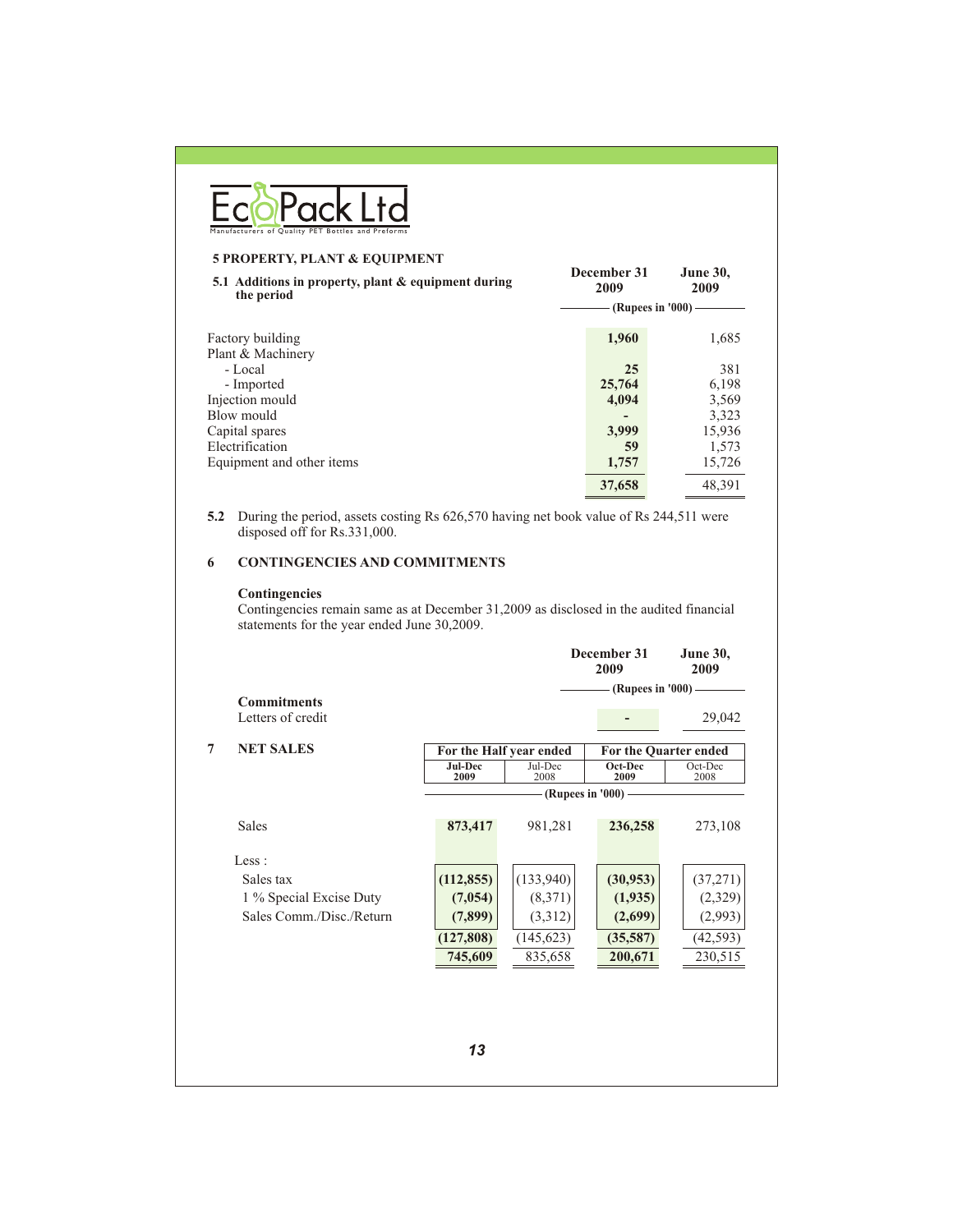| Manufacturers of Quality PET Bottles and Preforms |  |  |  |
|---------------------------------------------------|--|--|--|

| 8<br><b>COST OF SALES</b>                          | For the Half year ended |                 | For the Quarter ended |                 |
|----------------------------------------------------|-------------------------|-----------------|-----------------------|-----------------|
|                                                    | Jul-Dec<br>2009         | Jul-Dec<br>2008 | Oct-Dec<br>2009       | Oct-Dec<br>2008 |
|                                                    |                         |                 | (Rupees in $'000$ )   |                 |
| Raw material consumed                              | 552,948                 | 652,041         | 233,791               | 254,764         |
| Packing material consumed                          | 27,873                  | 31,497          | 9,037                 | 11,530          |
| Salaries, wages & other benefits                   | 40,595                  | 42,312          | 18,732                | 20,437          |
| Traveling & conveyance                             | 1,638                   | 717             | 856                   | 383             |
| Professional charges                               | 28                      | 230             | 10                    | 85              |
|                                                    | 4,319                   |                 | 1,882                 | 2,196           |
| Vehicle repair & maintenance<br>Rent, rate & taxes |                         | 4,447           |                       |                 |
|                                                    | 10,242                  | 12,558          | 4,272<br>2,646        | 4,810           |
| Repair & maintenance                               | 4,282                   | 1,836<br>553    | 462                   | 1,154           |
| <b>Communication Charges</b>                       | 849                     |                 |                       | 322             |
| Printing, postage & stationery                     | 489                     | 661             | 216                   | 380             |
| Entertainment                                      | 1,138                   | 1,169           | 767                   | 1,000           |
| Advertisement                                      | 3                       | 7               | 3                     | 6               |
| Insurance                                          | 2,577                   | 1,336           | 1,892                 | 681             |
| Medical                                            | 758                     | 602             | 393                   | 23              |
| Electricity, gas & water                           | 40,922                  | 39,091          | 14,066                | 15,047          |
| Freight, octroi & toll tax                         | 1,070                   | 3,828           | 443                   | 1,185           |
| Depreciation                                       | 45,777                  | 38,346          | 22,665                | 16,643          |
| Transportation                                     | 2,724                   | 2,382           | 1,371                 | 1,218           |
| Consumable store                                   | 18,296                  | 12,341          | 9,553                 | 5,346           |
| Lab tests                                          | 373                     | 406             | 113                   | 214             |
|                                                    | 756,901                 | 846,360         | 323,170               | 337,424         |
| Work in process                                    |                         |                 |                       |                 |
| Opening                                            | 71,132                  | 87,180          | 47,057                | 95,956          |
| Closing                                            | (186, 428)              | (221,672)       | (186, 428)            | (221, 672)      |
|                                                    | (115,296)               | (134, 492)      | (139, 371)            | (125,716)       |
| <b>COST OF GOODS MANUFACTURED</b>                  | 641,605                 | 711,868         | 183,799               | 211,708         |
| <b>Finished goods</b>                              |                         |                 |                       |                 |
| Opening                                            | 63,714                  | 145,017         | 49,159                | 126,230         |
| Closing                                            | (38,981)                | (109,314)       | (38,981)              | (109, 314)      |
|                                                    |                         |                 |                       |                 |
|                                                    | 24,733                  | 35,703          | 10,178                | 16,916          |
| <b>COST OF SALES</b>                               | 666,338                 | 747,571         | 193,977               | 228,624         |
| 9<br><b>CASH &amp; CASH EQUIVALENT</b>             |                         |                 | December 31           | December 31,    |
|                                                    |                         |                 | 2009                  | 2008            |
|                                                    |                         |                 | (Rupees in '000)      |                 |
| Cash and bank balances                             |                         |                 | 1,397                 | 23              |
| Short term borrowings                              |                         |                 | (343, 895)            | (369, 025)      |
|                                                    |                         |                 | (342, 498)            | (369,002)       |
|                                                    | 14                      |                 |                       |                 |
|                                                    |                         |                 |                       |                 |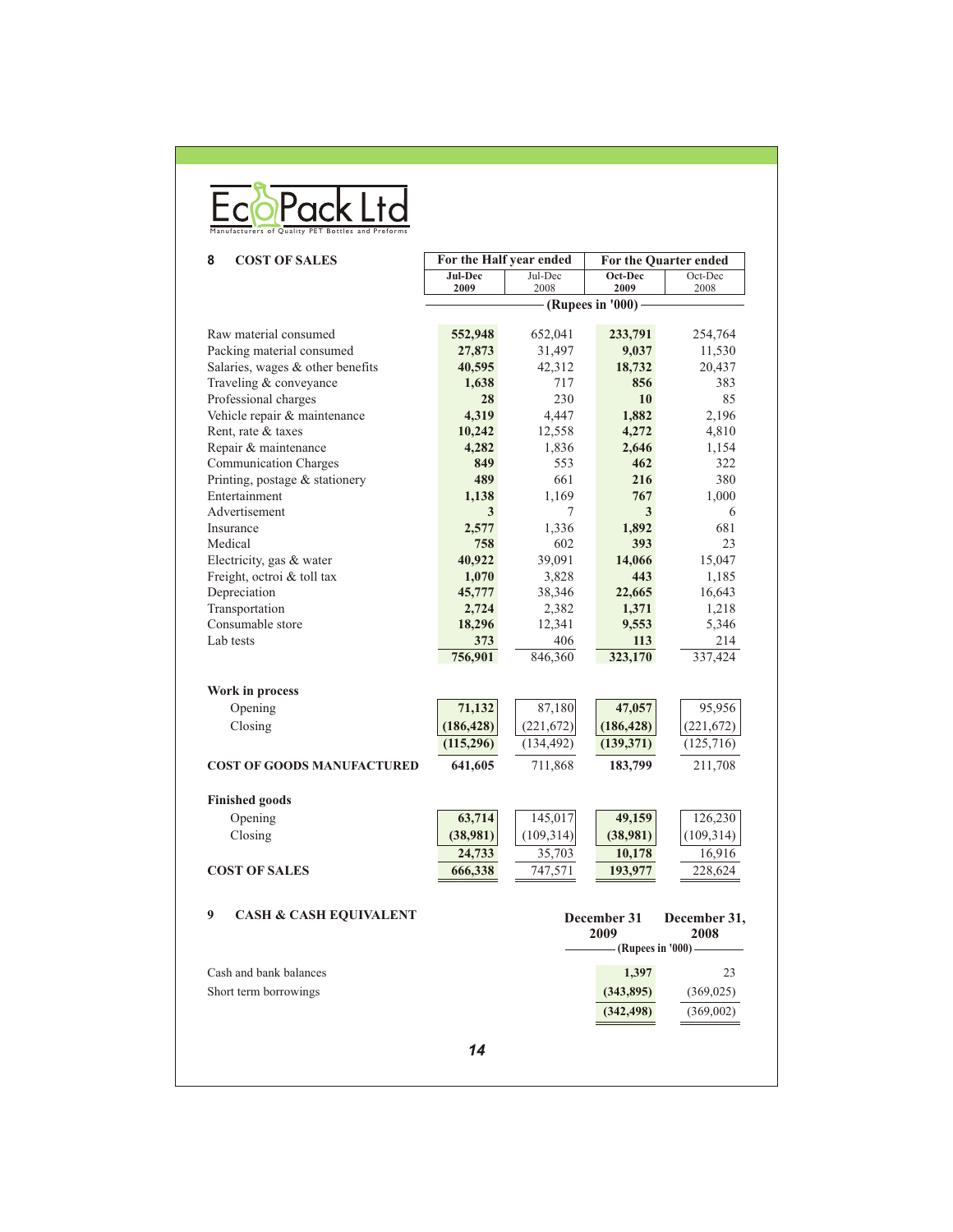